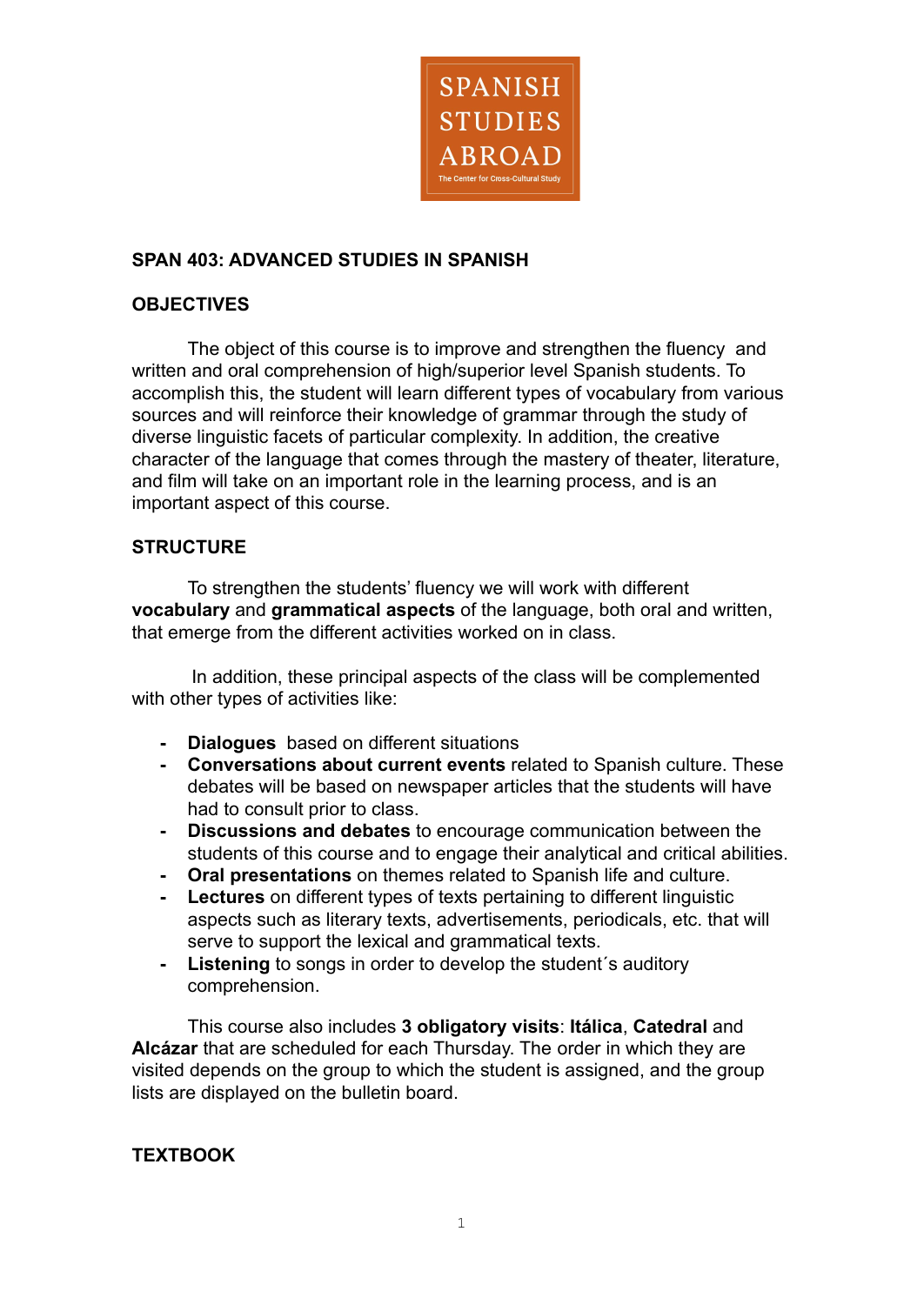

Corpas Jaime et alii. Aula 6. Nueva Edición. Barcelona: Difusión S. L., 2014.

# **COMPLEMENTARY BIBLIOGRAPHY**

- **-** Alarcos Llorach, Emilio. Gramática de la lengua española. Madrid: Espasa Calpe,1999.
- **-** Fernández de la Torriente, G. Cómo escribir correctamente. La comunicación escrita. Madrid: Ed. Playor, 1989.
- **-** García Santos, J.F. Sintaxis del español (nivel perfeccionamiento). Salamanca: Universidad de Salamanca y Santillana, S.A. ,1993.
- **-** Gran diccionario de sinónimos y antónimos, Madrid: Espasa Calpe,1989.
- **-** Moliner, María. Diccionario de uso del español. Madrid: Gredos, 1980.
- **-** Real Academia Española. Esbozo de una nueva gramática de la lengua española. Madrid: Espasa-Calpe, 1989.
- **-** R.A.E. Diccionario de la lengua española. Madrid: Espasa-Calpe, 1984.
- **-** Sarmiento, Ramón. Manual de corrección gramatical y de estilo (español normativo, nivel superior), Madrid: Sgel, 1997.
- **-** Seco, Manuel: Diccionario de dudas y dificultades de la lengua española. Madrid: Espasa-Calpe, 1990.
- **-** Valdés, G., T. Dvorak y T. Hannum. Composición: proceso y síntesis. New York: McGraw-Hill Inc, 1989.

#### **EVALUATION**

Participación 20% Written Compositions 20% Oral Presentation 10% Mid-term Exam 15% Final Exam 20% Homework 15%

This class is based on as much oral communication as written, therefore class attendance and **participation** in the different activities is mandatory. If the student had an unexcused absence, the grade for that day would be a zero. The participation grade will be dependent on the involvement of the students in class, taking into account that to participate is not just to speak but also to: contribute to the discussions, bring up questions related to the homework, vocabulary, or grammatical aspects and to speak without waiting to be called on by the profesor. Participation, then, is fundamental for the development of the class and for learning the language.

There will be **two quizzes** to test the students' advancement whose dates will be given with the final syllabus.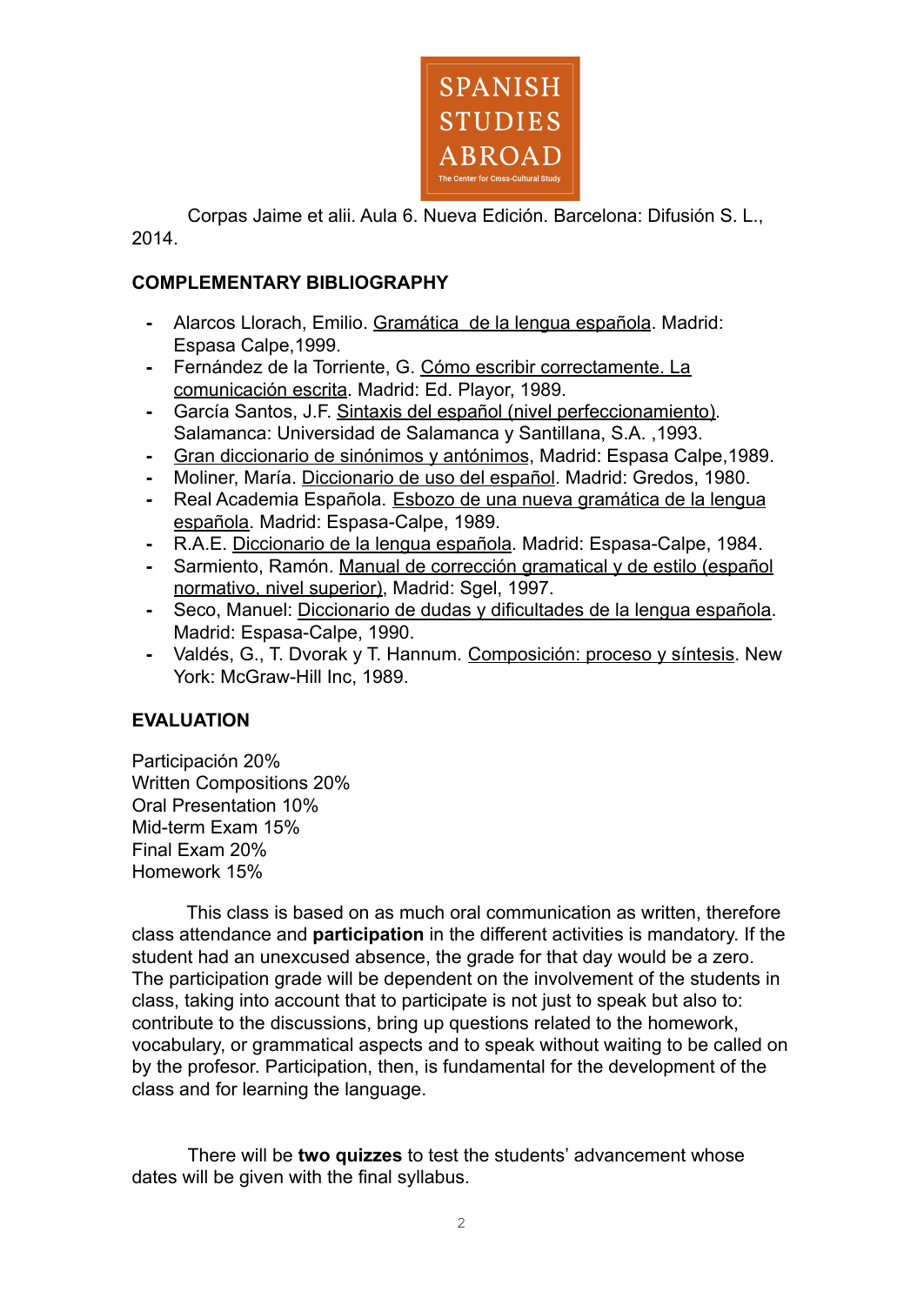

The student will also have to turn in **two written compositions**, the topics and dates of which will be given in class.

The homework that the students will have to do for the **workshops** will be included in the same percentage of the final grade.

# **SPECIFIC COURSE OUTLINE**

| Week 1 | <b>Course presentation and</b><br>personal introductions.<br>Icebreaker.                                                                                                |
|--------|-------------------------------------------------------------------------------------------------------------------------------------------------------------------------|
|        | Topic 1: Body in motion.                                                                                                                                                |
|        | <b>Communicative resources:</b>                                                                                                                                         |
|        | Describe activities, movements and situations (8-10).<br>Express feelings and emotional states (14,19).                                                                 |
|        | <b>Grammar: Reflexive verbs.</b>                                                                                                                                        |
|        | Vocabulary: Quedar and poner. Sports and dance<br>vocabulary.                                                                                                           |
| Week 2 | Topic 1: Body in motion.                                                                                                                                                |
|        | Cinema: Body language in the movie "Volver" by Pedro<br>Almodóvar (11,13). Grammar: Adjectives, gerunds and<br>adverbs for describing actions. Giving instructions (20) |
|        | Vocabulary: Quedar and poner. Sports and dance<br>vocabulary. Extra content: Flamenco in Japan (21).<br>Gypsy culture.                                                  |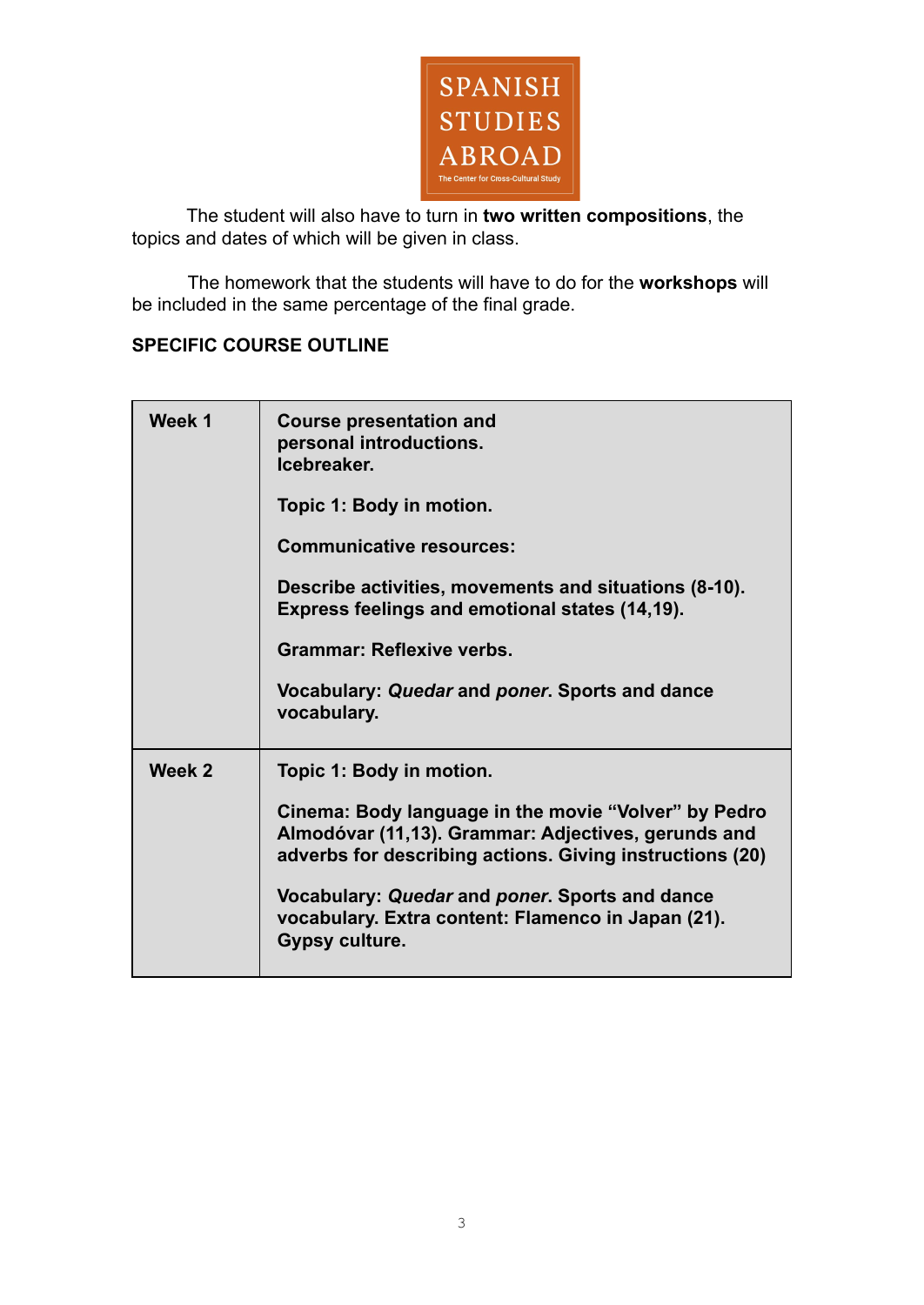

| Week 3 | Topic 2: He/she said he/she would do it.                                                                                                                     |
|--------|--------------------------------------------------------------------------------------------------------------------------------------------------------------|
|        | Communicative resources: Expressing objectives (26).<br>Expressing intentionality (28). Describing promises in<br>reported speech (27). Justifications (29). |
|        | Grammar: Objectives in present and past. Uses of the<br>involuntary se. Vocabulary: Reporting an incident.<br>Hoaxes (25).                                   |
|        | <b>Composition 1: Essay (Thursday)</b>                                                                                                                       |

| Week 4 | <b>Cinema in Spanish</b>                                                                                                                 |
|--------|------------------------------------------------------------------------------------------------------------------------------------------|
|        | Communicative resources: Talking about cinema.<br>Movie plots. Grammar: Reported speech.                                                 |
|        | <b>Vocabulary: Cinema.</b>                                                                                                               |
|        |                                                                                                                                          |
| Week 5 | Topic 3: That's what happened.                                                                                                           |
|        | <b>Communicative resources: Combining past tenses to</b><br>report past events. Communicating requests and<br>warnings. Telling stories. |
|        | Grammar: Review of past tenses and uses of the<br>indicative imperfect. Markers and time constructions.<br>Uses of the gerund.           |
|        | Vocabulary: Vocabulary related to the history of cities,<br>football and news columns.                                                   |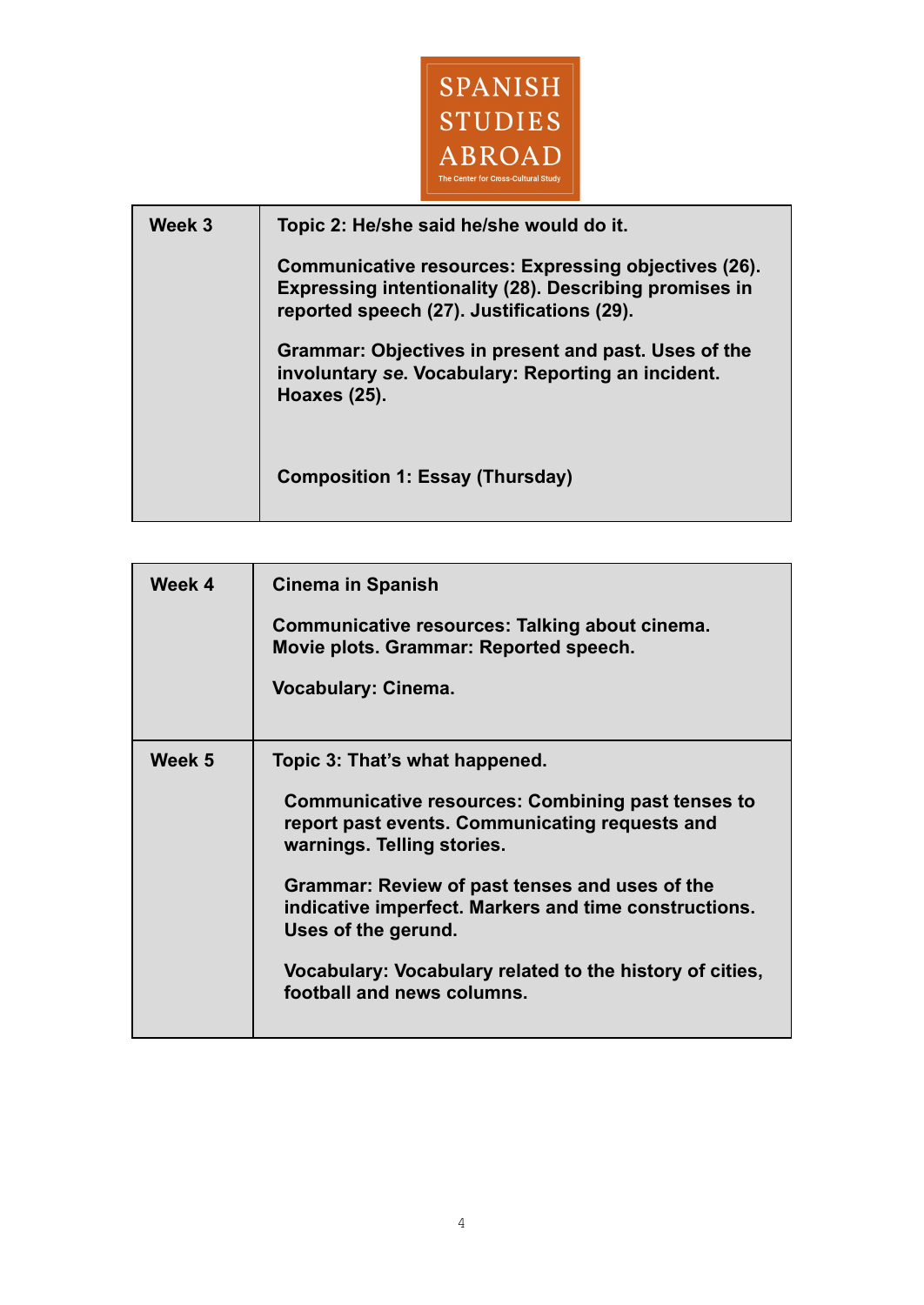

| Week 6 | Happy travels.                                                                                                                               |
|--------|----------------------------------------------------------------------------------------------------------------------------------------------|
|        | Communicative resources: Train journeys. Telling a travel<br>anecdote. Grammar: Review of past tenses.                                       |
|        | <b>Vocabulary: Travel.</b>                                                                                                                   |
|        | Extra content: Short film "Snack Attack". Discussion of<br>misunderstandings.                                                                |
|        | <b>Composition 2: Narration (Thursday).</b>                                                                                                  |
| Week 7 | Topic 4: Before it's too late                                                                                                                |
|        | <b>Communicative resources: Making future predictions</b><br>(54). Analyzing causes and consequences of<br>environmental problems (55 y 56). |
|        | <b>Grammar: Time constructions (58)</b>                                                                                                      |
|        | Vocabulary: Vocabulary related to the<br>environment. Extra content: Vegans<br>versus carnivores.                                            |
|        | Midterm exam (Tuesday 22).                                                                                                                   |
| Week 8 | <b>Spanish politics.</b>                                                                                                                     |
|        | Communicative resources: Political parties: ideology and<br>candidates. Grammar: Subjunctive or indicative for<br>expressing time.           |
|        | <b>Vocabulary: Elections.</b>                                                                                                                |
|        | <b>Extra content: Watching the news.</b>                                                                                                     |